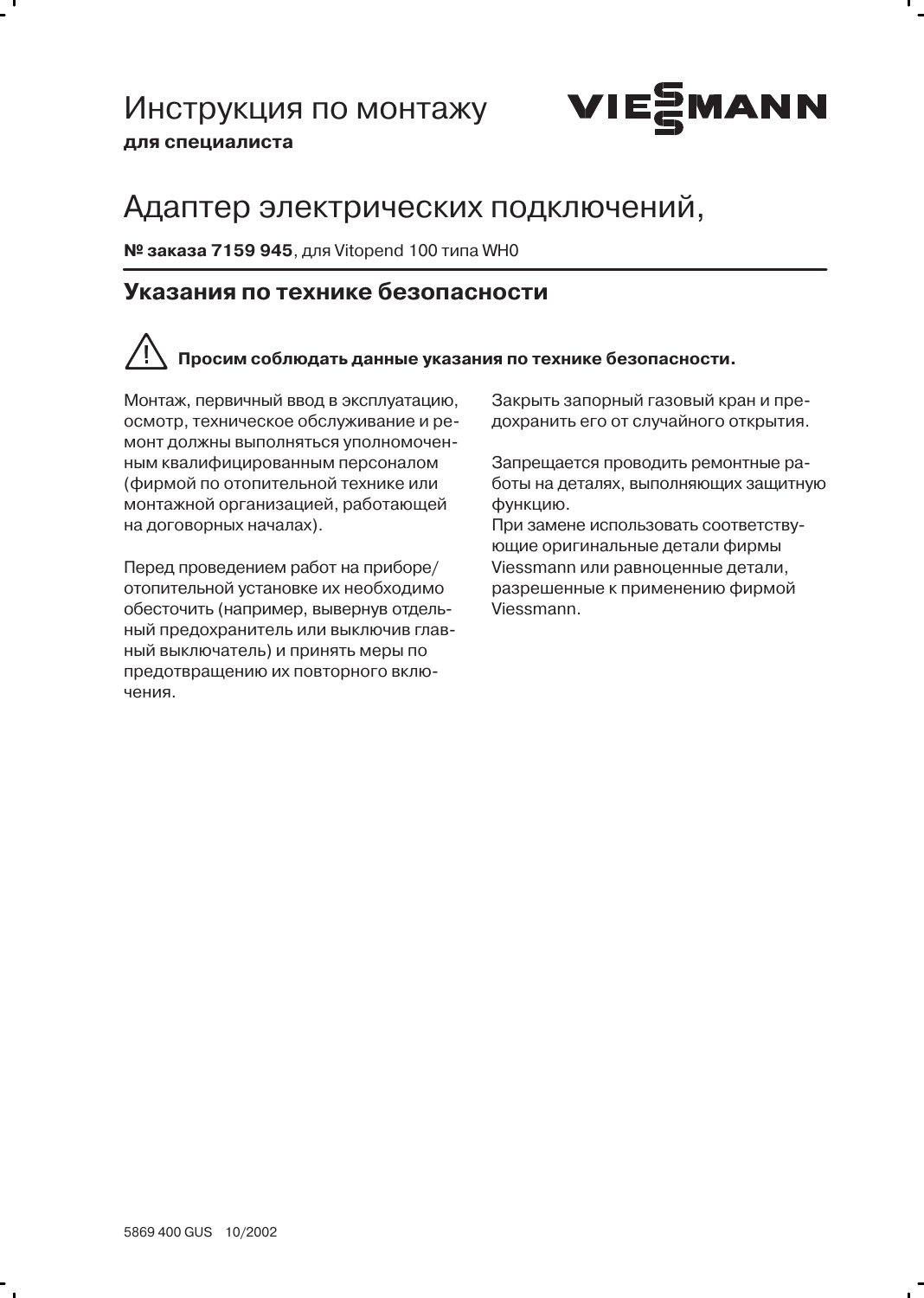### Настенный монтаж



Вскрытие контроллера





- 1. Прикрепить дюбелями стеновую консоль (1) к стене.
- 2. Надвинуть корпус 2 на стеновую консоль (1).
- **3.** Отогнуть вперед язычки  $(3)$ .

- **1.** Отвинтить стопорные винты  $(1)$ (Torx T20) в нижней части переднего шитка. Приподнять и снять передний щиток.
- 2. Отвинтить боковые винты (2) на корпусе контроллера и откинуть контроллер вперед.
- 3. Вывести из зацепления и снять крышку полости для подключения кабелей (3).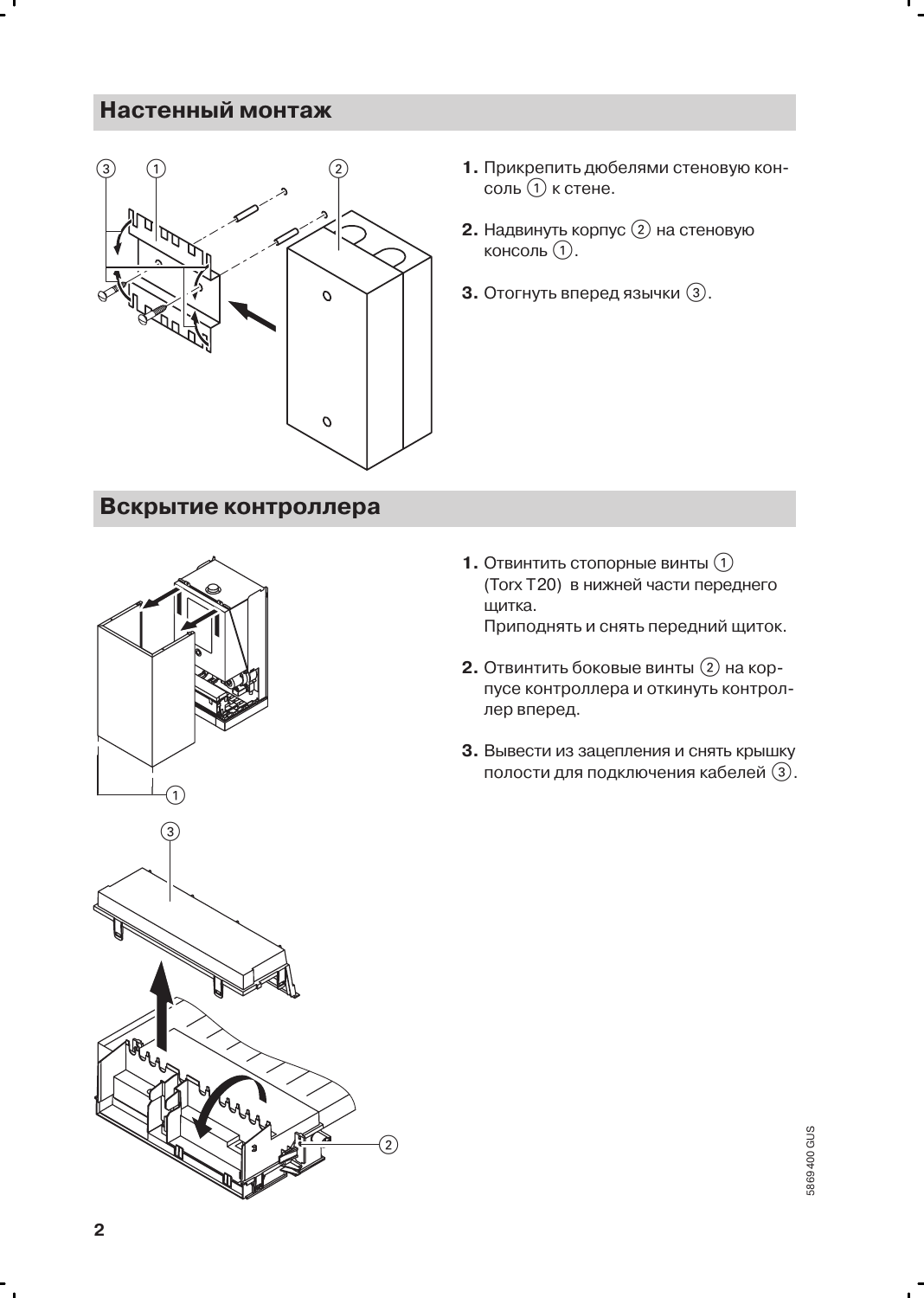#### Подключение вытяжного устройства



- 1. Навинтить крышку адаптера электрических подключений.
- 2. Извлечь из упаковки кабель с трехполюсным штекером [100].
- **3.** Вставить штекер  $\overline{159}$  в панельку  $\overline{1}$ .
- 4. Посоединить приобретаемый отдельно кабель (от вытяжного устройства) к ответному штекеру [157].
- 5. Вывести кабели из корпуса и вставить крепление для разгрузки от натяжения (2).
- 6. Вставить штекер [100] в контроллер настенного отопительного прибора.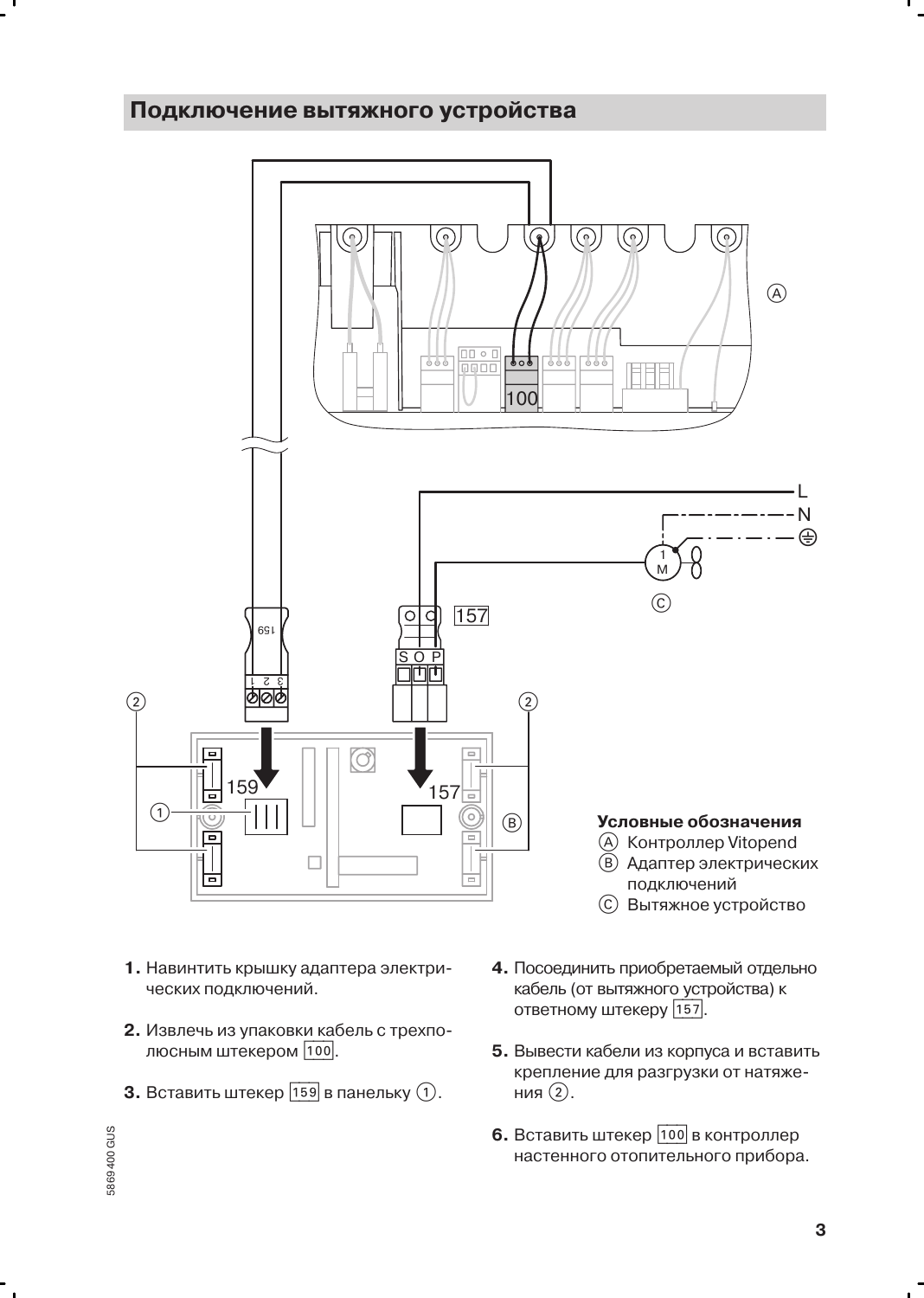### Подключение устройства аварийной сигнализации



- 1. Навинтить крышку адаптера электрических подключений.
- 2. Извлечь из упаковки кабель с 4-полюсным штекером 50.
- **3.** Вставить штекер  $\boxed{159}$  в панельку  $\boxed{1}$ .
- 4. Подсоединить приобретаемый отдельно кабель (от устройства аварийной сигнализации) к ответному штекеру [157].
- 5. Вывести кабели из корпуса и вставить крепление для разгрузки от натяжения $(2)$ .
- 6. Вставить штекер 50 в контроллер модуля Vitopend.

5869400 GUS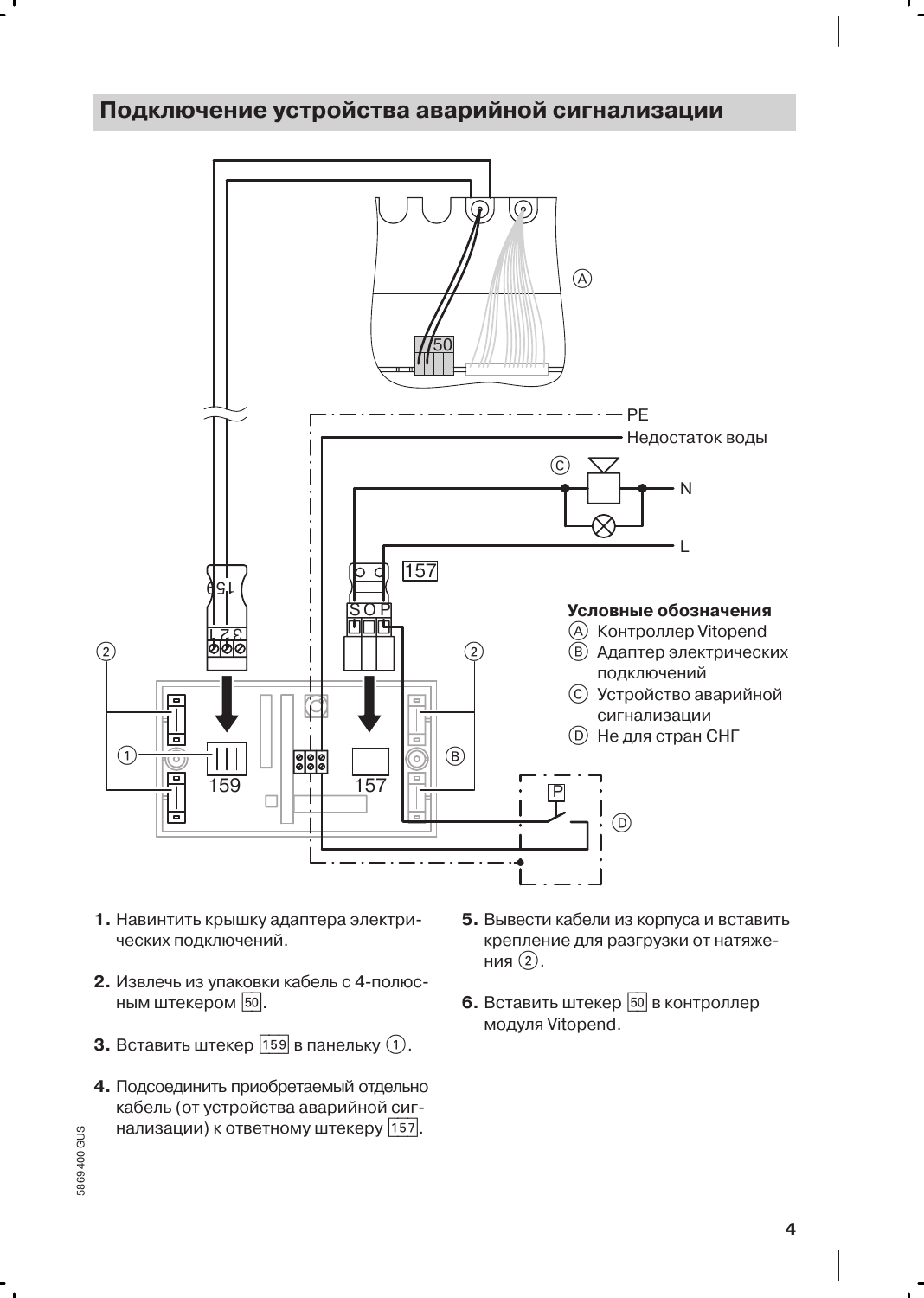### Электрическая схема



Схема электрических соединений Vitopend 100



 $\mathbf{I}$ 

Инструкция по монтажу и сервисному обслуживанию